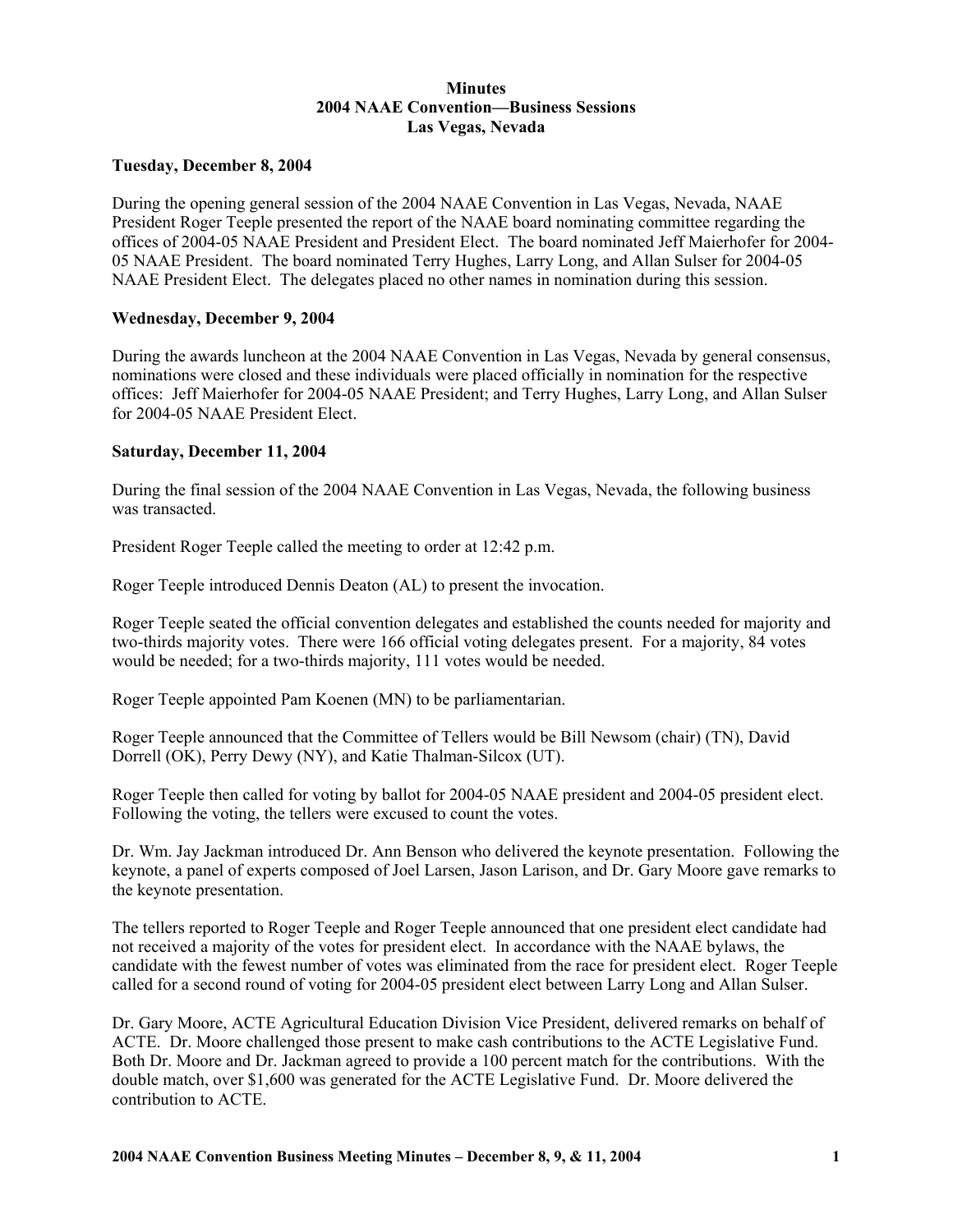Roger Teeple then called on the committee chairs to present the reports from the seven standing committees, as follows:

**Marketing**—Chairperson Naomi Knight (MD) presented the report and moved for acceptance of the report. The second to the motion was assumed. The motion carried.

**Professional Growth**—Chairperson Ray Nash (MS) presented the report and moved for acceptance of the report. The second to the motion was assumed. The motion carried.

**Finance**—Chairperson Jimmy Craddock (VA) presented the report and moved for acceptance of the report. The second to the motion was assumed. The motion carried.

**Public Policy**—Vice chairperson Hugh Mooney (CA) presented the report and moved for acceptance of the report. The second to the motion was assumed. The motion carried.

**Member Services**—Chairperson Janna Shopbell-Volkers (ID) presented the report and moved for acceptance of the report. The second to the motion was assumed. The motion carried.

**Strategic Planning**—Chairperson Ron Nash (WA) presented the report and moved for acceptance of the report. The second to the motion was assumed. The motion carried.

**Policy and Bylaws**—Chairperson Hals Beard (LA) presented the report and moved for acceptance of the report. The second to the motion was assumed. The motion carried.

Committee Chairperson Hals Beard then presented the amendments to the NAAE Bylaws. Action by the delegates follows:

Doug Zillinger (KS) moved, Ed Rice (CO) seconded, to adopt NAAE Bylaws Amendment Proposal #1, to revise Article III, Sec. 4(a) of the NAAE Bylaws by replacing \$50.00 with \$60.00 to make Article III, Sec. 4(a) read as follows:

Article III MEMBERSHIP Sec. 4. Annual Dues.

(a) Active and direct membership dues shall be \$60.00 annually.

The motion carried by a vote of 124 in favor to 22 opposed (two-thirds majority required to pass).

Krista Pontius (PA) moved, Gerald Reichard (PA) seconded, to adopt NAAE Bylaws Amendment Proposal #2, to revise Article III, Sec. 4(b) of the NAAE Bylaws by replacing \$25.00 with \$35.00 to make Article III, Sec. 4(b) read as follows:

Article III MEMBERSHIP

Sec. 4. Annual Dues.

(b) Associate and retired membership dues shall be \$35.00 annually.

The motion carried by a vote of 124 in favor to 20 opposed (two-thirds majority required to pass).

Ray Nash (MS) moved, Harvey Burniston (TN) seconded, to adopt NAAE Bylaws Amendment Proposal #3, revise Article III, Sec. 4(c) of the NAAE Bylaws by replacing \$5.00 with \$10.00 to make Article III, Sec. 4(c) read as follows: